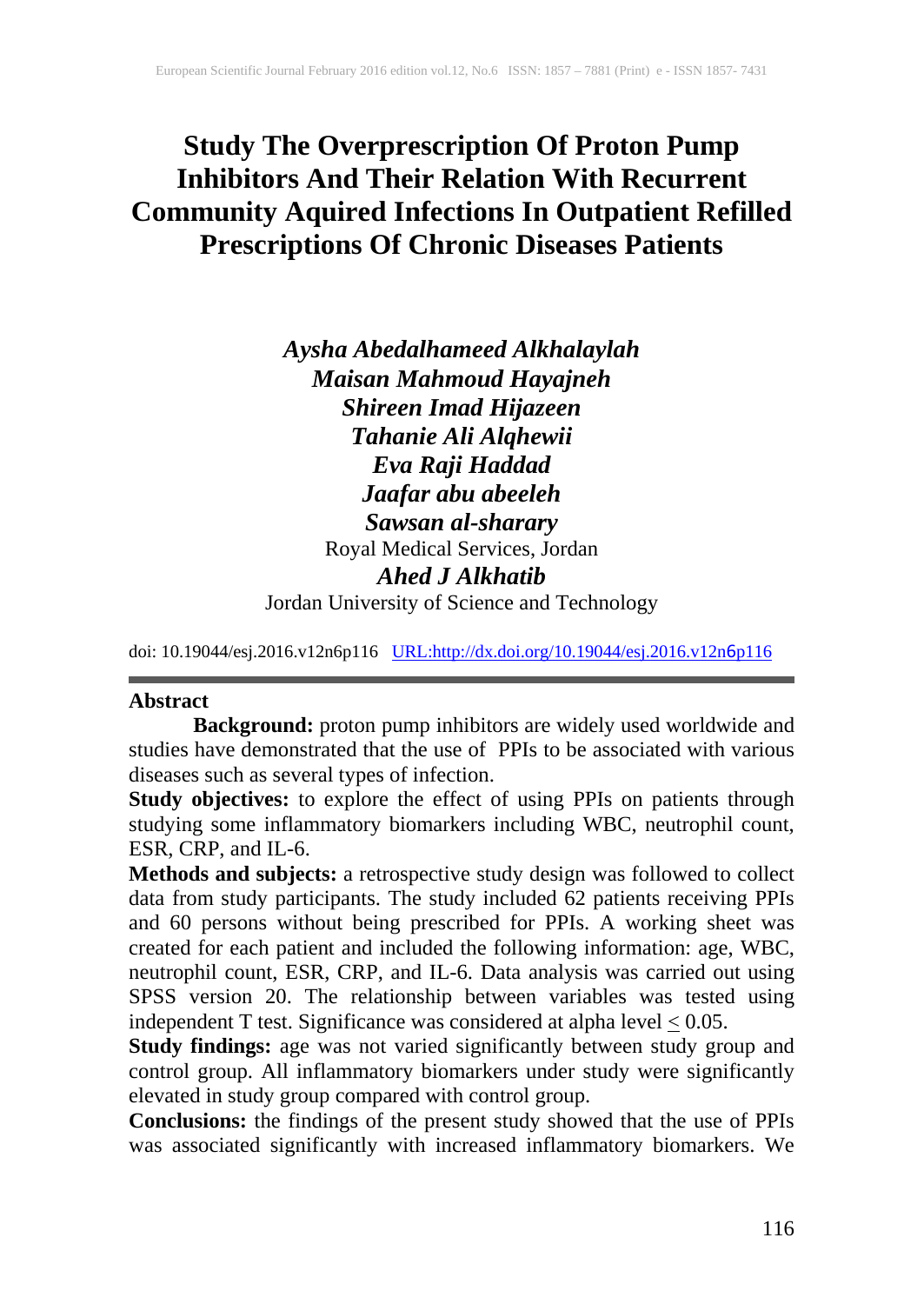think that health settings should pay much attention to the role of pharmacists and pharmacy doctors to increase the awareness about the use of PPIs.

# **Keywords:** PPIs, infection, IL-6, ESR, WBC, CRP

# **Introduction**

Proton pump inhibitors (PPIs) are prescribed to prevent the production of gastric parietal cell acid through the irreversible inhibition of the luminal H+/K+ adenylpyrophosphatase (ATPase) (Lindberg et al., 2003). Reviewing literature showed the use of PPIs in various inflammatory conditions such as upper gastrointestinal tract infection, erosive esophagitis, gastric and duodenal ulcers (Vandenplas et al., 2009; Koletzko et al., 2011; Dellon et al., 2013).

PPIs have been reported to be highly prescribed due to their effectiveness and safety. Among PPIs is omeprazole which is one of the most popular drugs worldwide. It has been assumed that omeprazole is a potential drug for treating several diseases (García-Torres et al., 2016).

The study of García-Torres et al (2016) has shown that omeprazole has cytotoxic effects in Giardia and it can inactivate giardial triosephosphate isomerase (GlTIM). The researchers thought that PPIs act through modifying the Cys 222 residue. Furthermore, significant changes on structural level, thermal stability of inactivated- GlTIM was observed.

Yu et al (2015) conducted a study to assess the association between PPI use and spontaneous bacterial peritonitis (SBP) incidence and mortality using case control and cohort studies. Researchers analyzed 10 case–control and six cohort studies which included 8145 patients. Findings indicated that PPI use was associated with SBP (OR = 2.11, 95% CI: 1.46–3.06). Furthermore, no association was observed between PPI therapy and mortality during hospitalization or within 30days after SBP.

Landray et al (1998) reported that the use of omeprazole induced inflammatory reactions which were reflected through increased levels of erythrocyte sedimentation rated (ESR).

Simpson et al (2006) conducted a study to study the clinical parameters of 15 patients who had acute interstitial nephritis (AIN) and acute renal failure due to the prescription of PPI. Study findings showed that both ESR and CRP were increased during time of diagnosis. The mean of ESR was 85 mm/h, and that of CRP was 81 mg/L.

Sanduleanu et al (2003) conducted a study to examine hypothesis that serum cytokines may offer additional data to gastrin and pepsinogens in screening for atrophic body gastritis (ABG). Study findings showed that patients with ABG had significantly higher serum gastrin  $(P < 0.01)$  than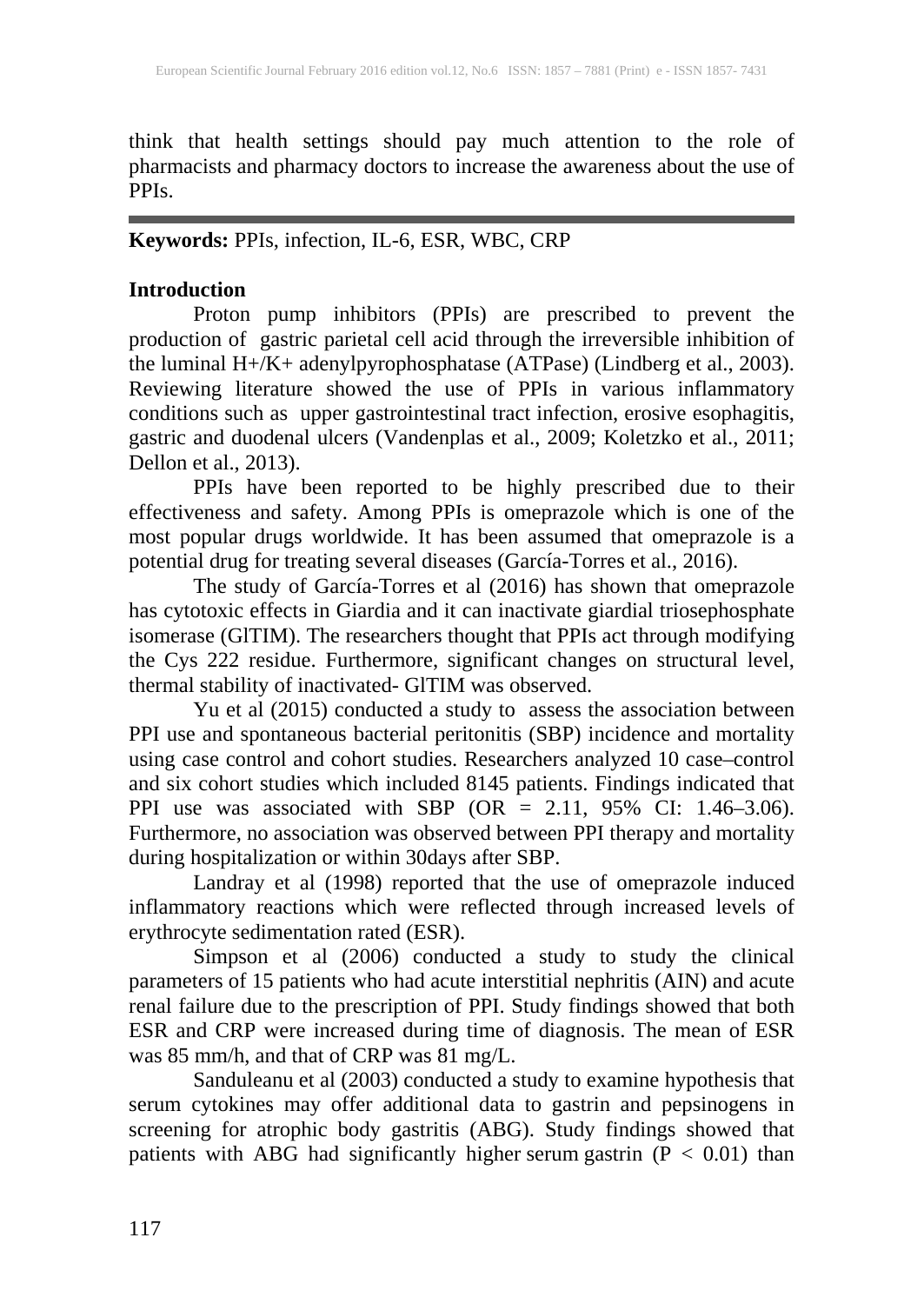those without ABG. furthermore, study findings showed that the levels of serum IL-6 were significantly higher in the subjects with ABG than in those without ABG ( $P < 0.0001$ ).

Gouraud et al (2010) conducted a study taking into account several considerations among which are PPIs are widely used with efficacy and well tolerance. Another consideration was that neutropenia and agranulocytosis are considered rarely adverse conditions to occur in association with treatment by PPI. According to authors, the use of omeprazole has been involved in previous works involving isolated neutropenia. The authors described a case of omeprazole induced neutropenia with further recurrence upon pantoprazole treatment. The treatment with omeprazole increased both white blood count and neutropenia. When the treatment with omeprazole discontinued, white blood count and neutrophil count returned to normal range.

#### **Study objectives**

The main objective of the present study was to explore the effect of using PPIs on patients through studying some inflammatory biomarkers including WBC, neutrophil count, ESR, CRP, and IL-6.

#### **Methods and subjects**

# *Study design and setting*

A retrospective study design was followed to collect data from study participants. The study was conducted at Royal Medical Services.

## *Study sample*

Study sample included 62 patients with prescribed PPIs and 60 subjects without PPIs as a control group.

## *Study procedure*

An ethical approval was obtained from the IRB committee from Jordanian Royal Medical Services. A working sheet was prepared for each patient which included the required information about patients including age, white blood cell count (WBC). Interleukin- 6 (IL-6), neutrophil count, erythrocyte sedimentation rate (ESR), and C-reactive protein (CRP). Data was filled for each participant in an excel sheet to collect the raw data for each patient. In a further step, data was analyzed using SPSS version 20. Independent T test was used to investigate the relationship between study groups. Significance was considered at an alpha level <0.05.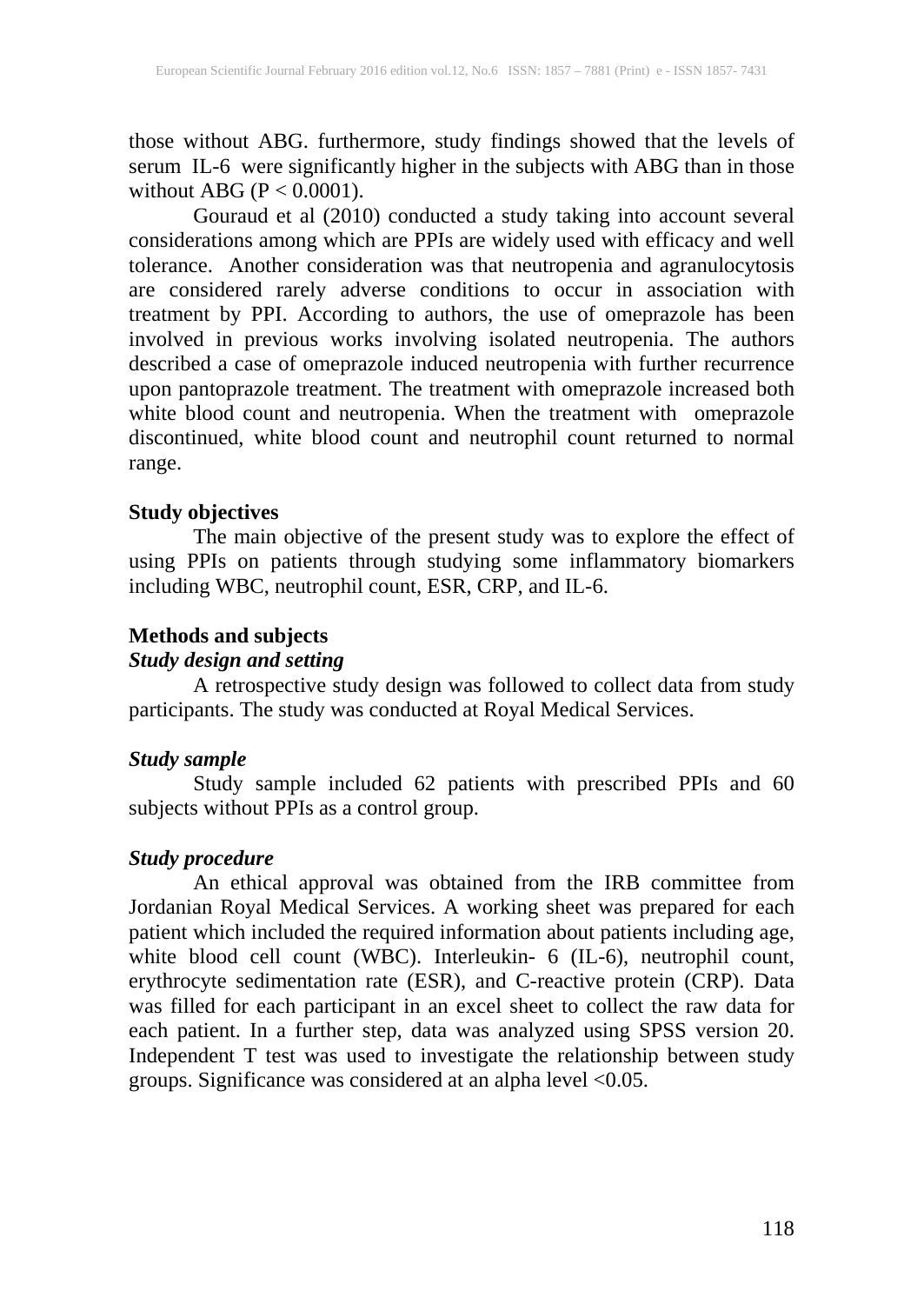#### **Results**

As seen in table 1, the mean age of patients in study group was 55.34 $\pm$  13.54 years, and this was less than that of control group 57.06  $\pm$  10.27 years. No significant variations were observed between study and control groups  $(p=0.516)$ .

Study findings showed that all inflammatory markers under study were significantly higher in study group compared with control group. WBC mean in study group was  $8.23 \pm 1.52$  X10<sup>3</sup> which was significantly higher than that of control group  $6.34 \pm 1.58 \times 10^3$  (p=0.001). The mean level of IL-6 was  $19956.86 \pm 2620.24$  and this was significantly (p=0.000) higher than that of control group  $13318.85 \pm 8297.30$ . The neutrophil count in study group  $(8.13+1.66)$  was significantly higher (p=0.000) than that of control group (4.14 $\overline{+}$ 1.77). The results also indicated that the mean level of ESR in study group was  $38.5 \pm 21.7$ mm/hr, and this was higher than that of control group  $20.1\pm$  10.76mm/hr. This variation was statistically significant (p=0.000). The mean level of CRP in study group was  $36.80<sub>±</sub> 26.80$ , while in control group, it was  $2.40+2.60$ . The variation was statistically significant  $(p=0.000)$ .

| Variable    | Tale 1: General characteristics of participants<br>Study group |           | Control group |           | P value |
|-------------|----------------------------------------------------------------|-----------|---------------|-----------|---------|
|             | Mean                                                           | <b>SD</b> | Mean          | <b>SD</b> |         |
| Age         | 55.34                                                          | 13.54     | 57.06         | 10.27     | 0.516   |
| <b>WBC</b>  | 8.23                                                           | 1.52      | 6.34          | 1.58      | 0.001   |
| $IL-6$      | 19956.86                                                       | 2620.24   | 13318.85      | 8297.30   | 0.000   |
| Neutrophils | 8.13                                                           | 1.66      | 4.14          | 1.77      | 0.000   |
| <b>ESR</b>  | 38.5                                                           | 21.7      | 20.1          | 10.76     | 0.000   |
| CRP         | 36.80                                                          | 26.8      | 2.40          | 2.60      | 0.000   |

#### **Discussion**

The present study was conducted in view of the facts that PPIs are widely used in the local and global level. The purpose of this study was to explore the effect of PPIs on patients.

We studied the effects of PPIs on several inflammatory biomarkers including WBC, neutrophil count, ESR, and CRP.

We showed that the mean of WBC and neutrophil count in study groups were significantly higher than that in control group (p=0.000). Our findings confirmed the findings of other studies such as the study of Gouraud et al (2010) who reported increased WBC and neutrophil levels to be associated with PPIs including the uses of omeprazole treatment.

The study findings showed that the levels of IL-6 was significantly increased in study group compared with control group (p=0.000). Our findings agree with other reported studies including the study of Sanduleanu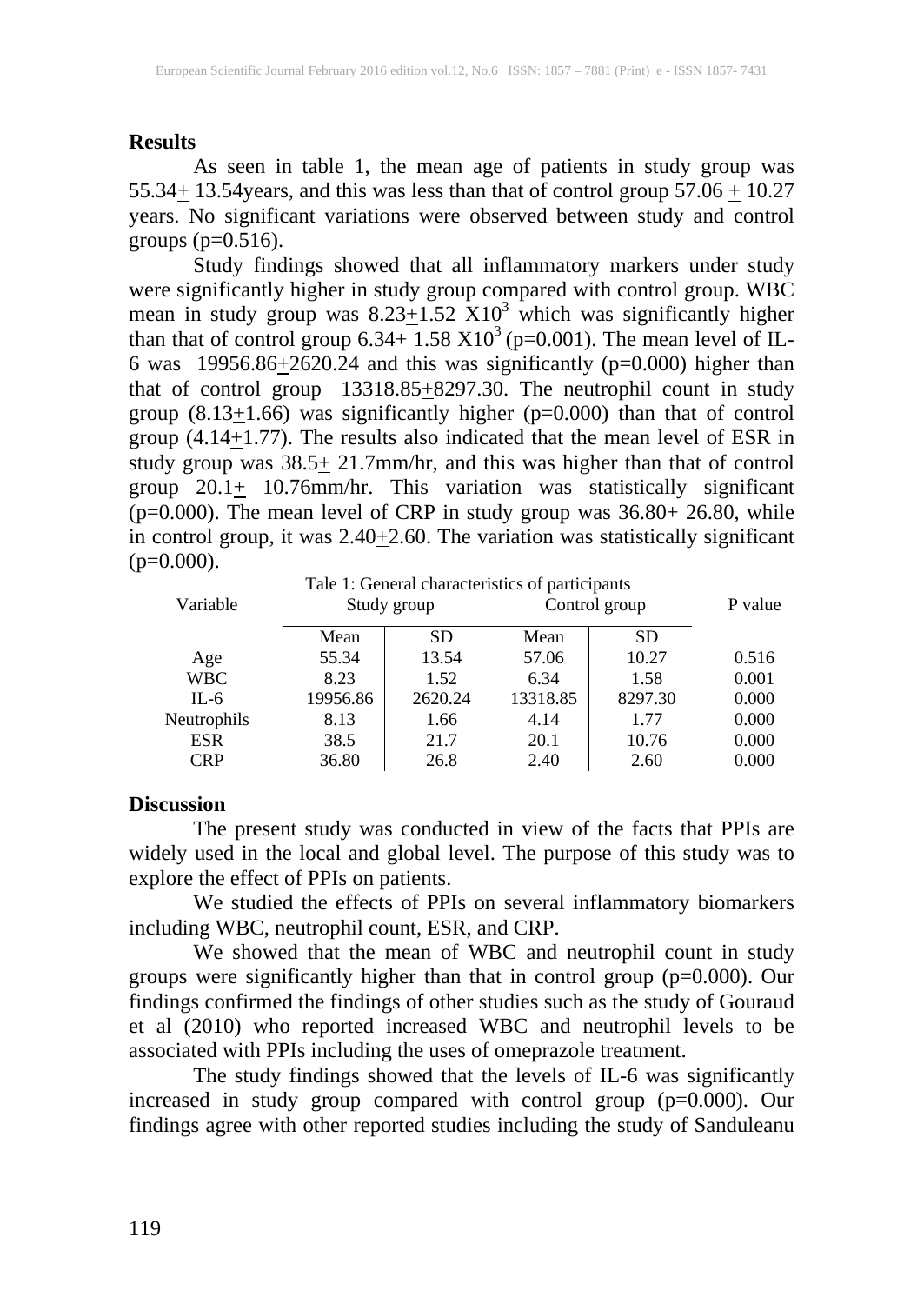et al (2003) who reported that all cytokines including IL-6 were significantly elevated in patients with ABG compared with persons without ABG.

Finally, our results showed that both ESR and CRP were significantly increased in patients who received PPIs compared with those in control group. We confirm previous results that showed the use of PPIs increased levels of both ESR and CRP (Landray et al., 1983; Simpson et al., 2006).

## **Conclusion**

The findings of the present study showed that the use of PPIs was associated significantly with increased inflammatory biomarkers. We think that health settings should pay much attention to the role of pharmacists and pharmacy doctors to increase the awareness about the use of PPIs.

#### **References:**

Aurore Gouraud, Ve´ronique Vochelle, Jacques Descotes, Thierry Vial (2010). Proton Pump Inhibitor-Induced Neutropenia Possible Cross-Reactivity between Omeprazole and Pantoprazole. Clin Drug Investig, 30 (8): 559-563.

Dellon ES, Gonsalves N, Hirano I, Furuta GT, Liacouras CA, Katzka DA, et al (2013). ACG clinical guideline: evidenced based approach to the diagnosis and management of esophageal eosinophilia and eosinophilic esophagitis (EoE). Am J Gastroenterol 108:679-92. quiz 93.

Itzhel García-Torres, Ignacio de la Mora-de Mora, Jaime Marcial-Quino, Saúl Gómez-Manzo, América Vanoye-Carlo, Gabriel Navarrete-Vázquez, Blanca Colín-Lozano, Pedro Gutiérrez-Castrellón, Edgar Sierra-Palacios, Gabriel López-Velázquez, Sergio Enríquez-Flores (2016). Proton pump inhibitors drastically modify triosephosphate isomerase from Giardia lamblia at functional and structural levels, providing molecular leads in the design of new antigiardiasic drugs. Biochimica et Biophysica Acta, 1860, 97–107.

Koletzko S, Jones NL, Goodman KJ, Gold B, Rowland M, Cadranel S, et al (2011). Evidence-based guidelines from ESPGHAN and NASPGHAN for Helicobacter pylori infection in children. J Pediatr Gastroenterol Nutr, 53:230-43.

Lindberg P, Keeling D, Fryklund J, Andersson T, Lundborg P, Carlsson E (2003). Review article: Esomeprazole-enhanced bio-availability, specificity for the proton pump and inhibition of acid secretion. Aliment Pharmacol Ther, 17:481-8.

M J Landray, T Ringrose, R E Ferner, I R Arnold (1998). Pyrexia, anaemia and acute renal failure secondary to omeprazole. Postgrad MedY, 74:416- 422